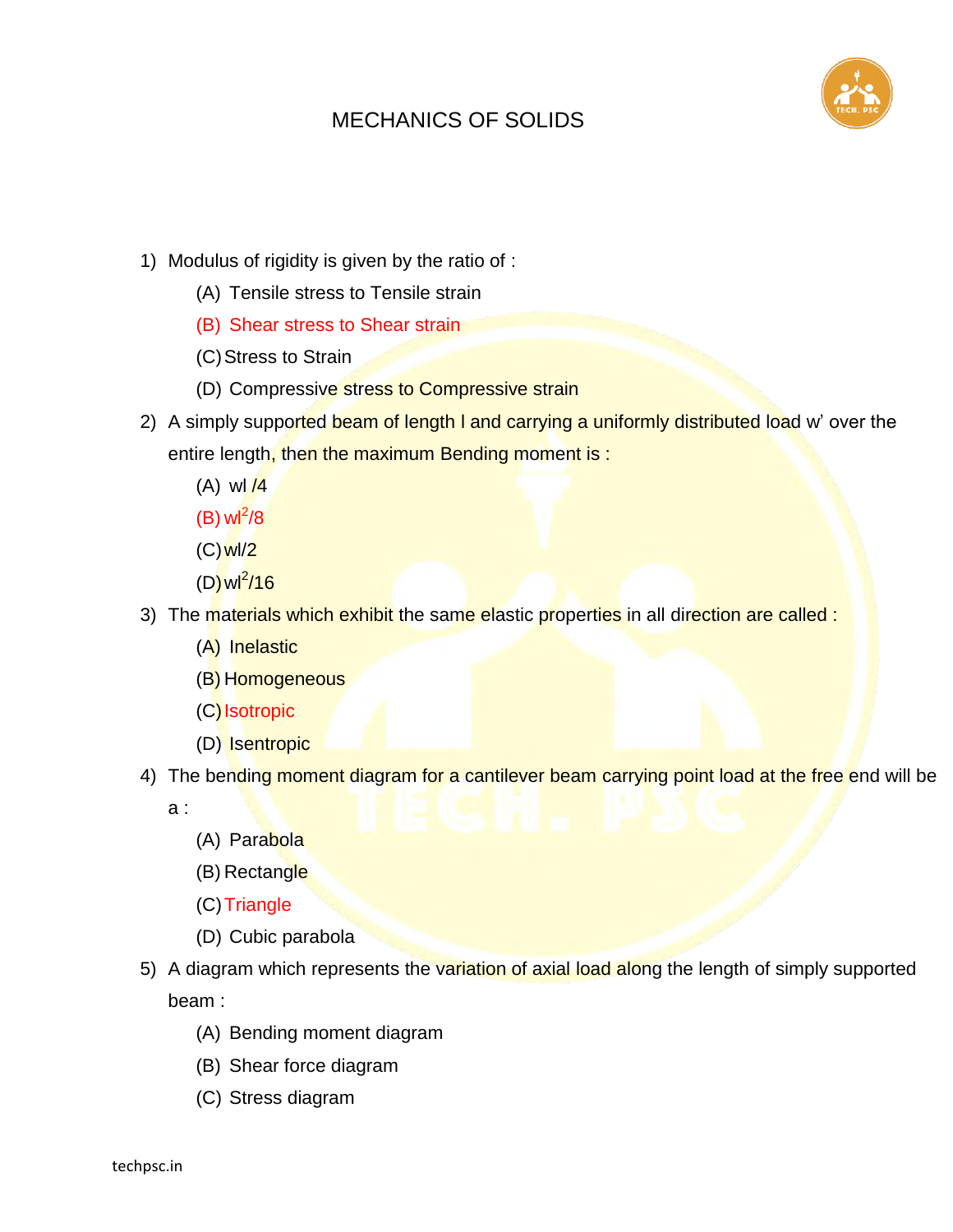

#### (D)Thrust diagram

- 6) For a simply supported beam with a central load, the bending moment will be :
	- (A) Least the Centre
	- (B) Least at the supports
	- (C) Maximum at the supports
	- (D) Maximum at the Centre
- 7) Every material obeys the Hook's law within its
	- (A) Elastic limit
	- (B) Plastic limit
	- (C) Limit of proportionality
	- (D) None of the above
- 8) The bending moment on a section maximum where shear force
	- (A) Is maximum
	- (B) Is minimum
	- (C) Is equal
	- (D) Changes sign
- 9) The moment diagram for a cantilever which is subjected to a uniformly distributed load will be
	- a
- (A) Triangle
- (B) Rectangle
- (C) Parabola
- (D) Cubic parabola
- 10) Along the neutral axis of a simply supported beam
	- (A) Fibres do not undergo strain
	- (B) Fibres undergo minimum strain
	- (C) Fibres undergo maximum strain
	- (D) None of the above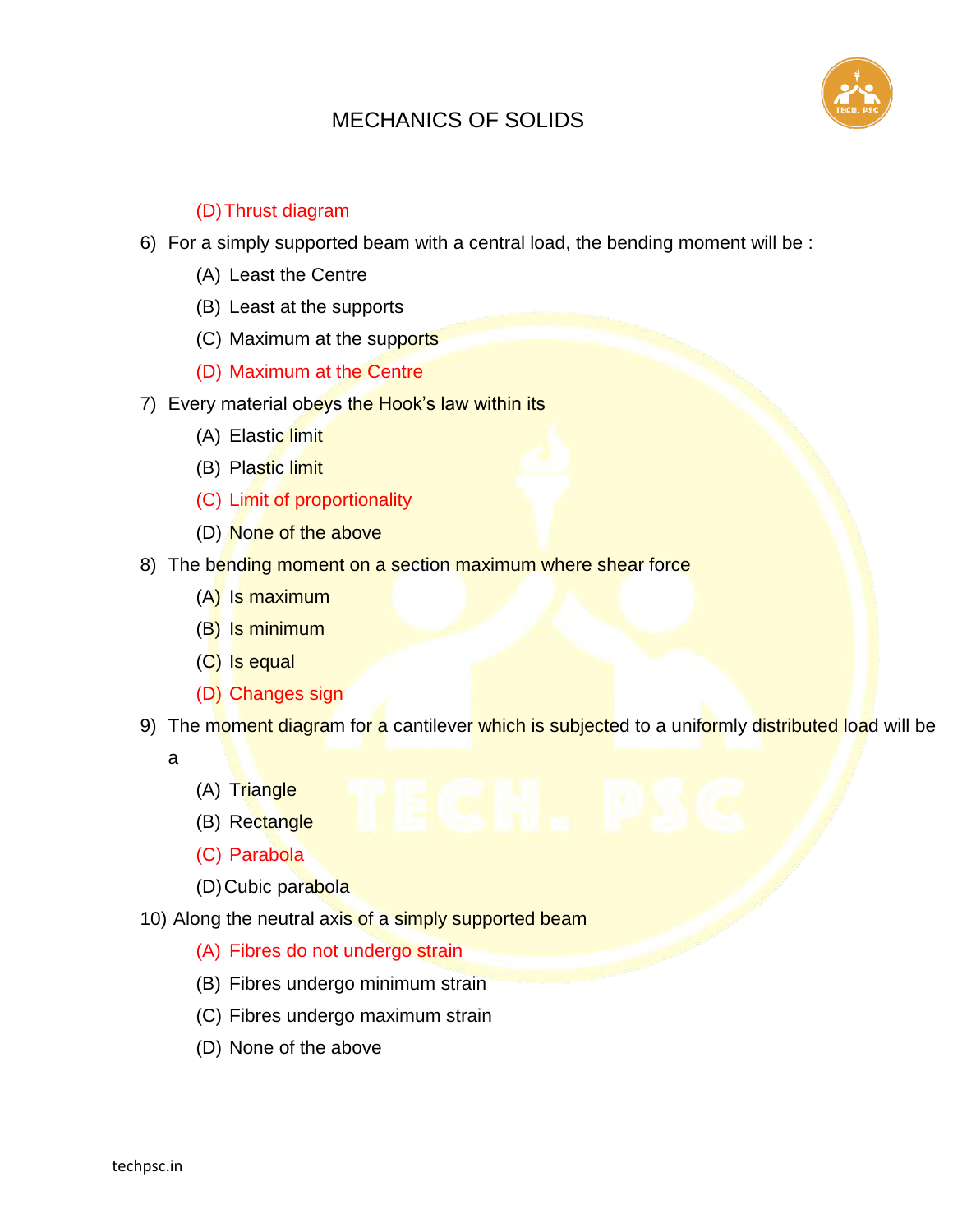

11) When equal and opposite forces applied to a body, tend to elongate it, the stress so produced

is called

- (A) Shear stress
- (B) Compressive stress
- (C) Tensile stress
- (D) Transverse stress
- 12) The property by which a body returns to its orginal shape after removal of the force is called
	- (A) Plasticity
	- (B) Elasticity
	- (C) Ductility
	- (D) Malleability
- 13) For simply supported beam with a central load the bending moment is
	- (A) Least at the centre
	- (B) Maximum at support
	- (C) Maximum at the centre
	- (D) None of the above

14) The bending moment at the free end of a cantilever beam carrying any type of load is

- (A) Minimum
- (B) Maximum
- (C) Zero
- (D) Equal to the load

15) The ratio of lateral strain to linear strain is

- (A) Poisson's ratio
- (B) Modulus of rigidity
- (C) Modulus of elasticity
- (D) Bulk modulus
- 16) In a simply supported beam ,shear force is zero where bending moment is
	- (A) Minimum